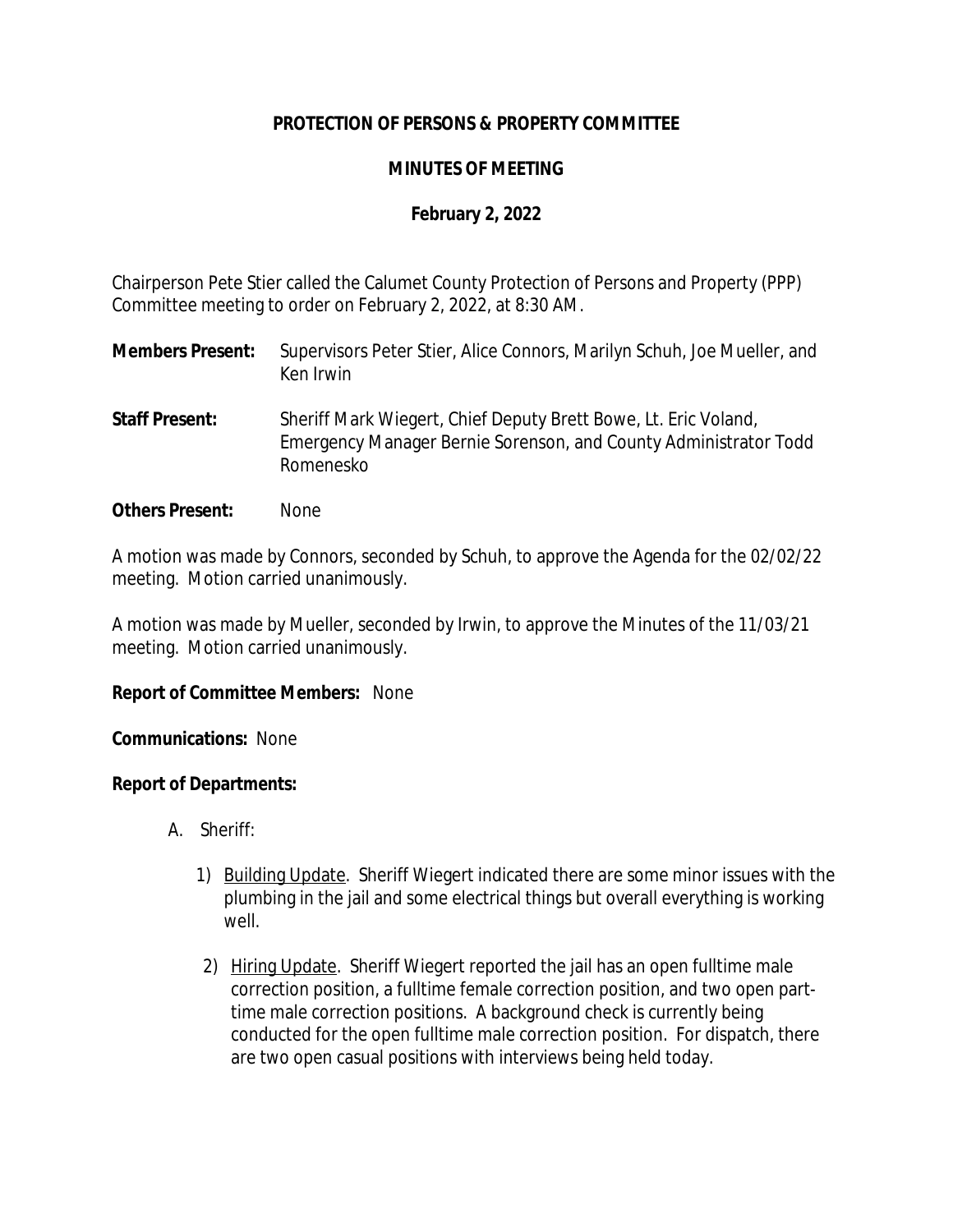- 3) Discussion on Sign-On/Retention Bonuses. County Administrator Romenesko indicated he has been listening to department heads and their concerns to get people in the door and to retain employees. The implementation of sign-on bonuses and referral bonuses was discussed and the details of what those bonuses may be.
- 4) COVID Update. Sheriff Wiegert reported a wave of COVID went through dispatch, patrol, and the jail in December, early January. Currently, everything is good. For the time being, mandatory masking has been implemented in the jail.
- 5) Drone Program Update. Sheriff Wiegert reported interviews were held last week for three drone pilots. The appointment of those individuals will be announced next week. Training will be held at the end of the month with the program to be up and running in March.
- 6) Discussion on Employee Evaluations. Sheriff Wiegert indicated employee evaluations are currently being conducted in the department. Supervisors have already gone through the evaluation. The evaluation forms were then modified to fit the whole department and sent to patrol, with the jail and dispatch to follow. Lt. Voland stated supervisors are assigned five to seven employees to review and discuss with them areas in which they are doing well, areas for improvement, and also short-term and long-term goals.
- 7) Discussion on Proposed Recruit School Program. Sheriff Wiegert reported a Resolution Creating 1.0 FTE Recruit Officer Position in the Sheriff's Office went to Administrative Services Committee yesterday. The need for this resolution and the position description for the recruit officer were discussed.
- B. Lieutenant (Patrol):
	- 1) Patrol Report. Lt. Voland gave the 2021 incident summary. He noted there were 1,000 more traffic stops in 2021 than in 2020 due in part to COVID and the pro-activeness of the new deputies on the road. OWI arrests were also up in 2021.

Lt. Voland demonstrated the TruNarc Handheld Narcotics Analyzer, which the department obtained through the award of a Drug Trafficking Response Grant. Special Inv. Klug is being trained on the use of the analyzer and he in turn will be conducting the department training for all the deputies.